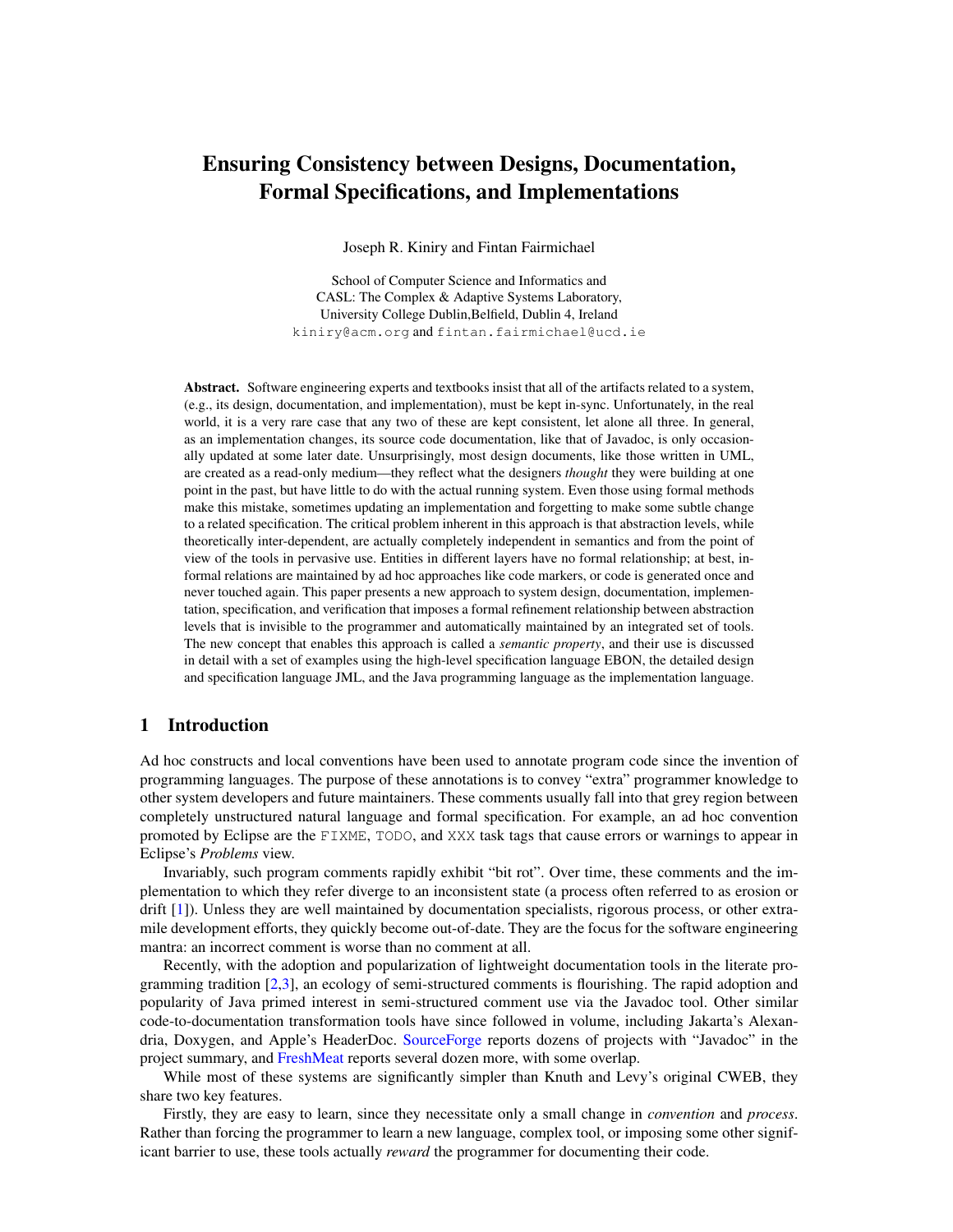Secondly, a culture of documentation is engendered. Prompted by the example of vendors like Sun, programmers enjoy (or, at least, do not abhor) the creation and use of the attractive automatically-generated documentation in a web page format. This documentation-centric style is only strengthened by the exhibitionist nature of the Web. Having the most complete documentation is now a point of pride in some Open Source projects—a state of affairs unguessable a decade ago.

The primary problem with these systems, and the documentation and code written using them, is that *even semi-structured comments have no semantics*. Programmers are attempting to state (sometimes quite complex) knowledge, but are not given the language and tools with which to communicate this knowledge. And since the vast majority of developers are unwilling to learn a new, especially formal, language with which to convey such information, a happy-medium of *informal formality* is necessary.

That compromise, the delicate balance between informality and formality, is the core principle behind *semantic properties*, the core conceptual contribution of this paper.

Informally, semantic properties are nothing more than what today's programmers call *annotations*, and what are known as *pragmas* in the non-OO world. Javadoc tags, gcc's #defines, and C#'s XML comments are three examples of (potential) semantic properties. Of course, none of these specific technologies were created with semantic properties in mind—support for them is engineered into the design of semantic properties. This decision is taken to ensure that programmers do not need to learn new technologies or languages to use and take advantage of semantic properties.

More formally, semantic properties are *general-purpose* annotations that have a *domain-independent* formal semantics. For a given domain (e.g., a programming or specification language), semantic properties' semantics are mapped into the semantic domain of their application via a refinement relation. These refinement relations are *semantics preserving*—they are defined in such a way that their meaning is preserved between refinement levels.

As mentioned earlier, semantic properties look just like comments, annotations, or design notes—they are used as if they were normal semi-structured documentation. But, rather than being ignored by compilers and development environments as comments typically are, they have the attention of augmented versions of such tools. Semantic properties permit one to embed a tremendous amount of concise information wherever they are used without imposing the often insurmountable overhead seen in the introduction of new languages and formalisms for similar purposes.

Semantic properties are not a newly-invented idea. They have been used in several research groups, in the classroom, as well as in corporate settings for over a decade. We are now using them also in a software product lines setting. Over the years, semantic properties, via its underlying logic, called kind theory, have integrated several formal methods in practical, pragmatic fashion, unbeknownst to collaborators, students, and employees. In the following pages several examples of semantic properties are described. We will focus this explanation via the use of a concrete example.

# 2 Running Example

Our running example comes from an advanced tutorial on JML from 2006 [\[4\]](#page-14-3). The focus of that tutorial is the detailed specification and verification of an alarm clock using the Java Modeling Language (JML) and Java. The refinement relationship between JML and Java in this example is depicted diagrammatically in [Figure 1.](#page-2-0) We extend this example to include high-level specifications written in the Extended Business Object Notation language (EBON), for which we are responsible. BON is a textual and graphical domainindependent specification language akin to UML [\[5\]](#page-14-4), but which focuses on all software engineering stages from domain analysis to architecture to contract-centric component design. EBON is simply the BON language plus semantic properties.

To illustrate the use of semantic properties in more detail, consider the task of modeling a logical clock, like those used in concurrent and distributed algorithms.

The first stage of our verification-centric software development process involves concept identification. (A full description of this process is found elsewhere [\[6\]](#page-14-5).) Concepts, called *classes* (as in *classifiers*) in EBON, are named, described with single sentences, and their high-level relations (*is-a*, *has-a*, and *is-akind-of*) are identified.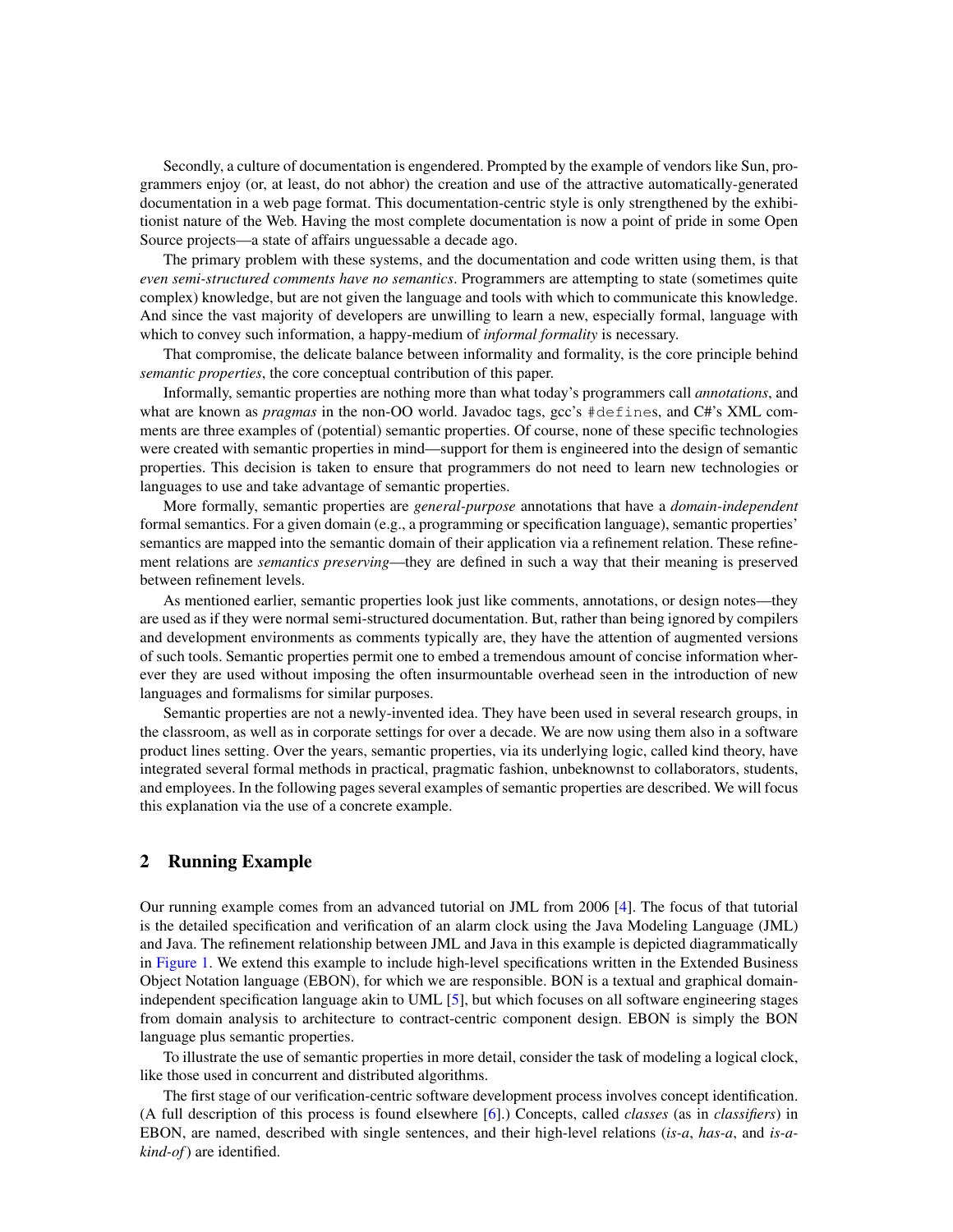

<span id="page-2-0"></span>Figure 1: A diagrammatic representation of refinement from EBON to Java.

```
static_diagram CONCEPTS_AND_RELATIONS
 component
   deferred class LOGICAL_CLOCK
   deferred class ALARM
   effective class CLOCK persistent
   effective class ALARM_CLOCK persistent
   ALARM_CLOCK inherit CLOCK
   ALARM_CLOCK inherit ALARM
 end
```
Listing 1: An EBON static diagram describing the core concepts of the running example.

In this example, the concepts identified through domain analysis are *alarm*, *alarm clock*, and *logical clock*. Their relationships are summarized in the EBON static diagram CONCEPTS AND RELATIONS in [Listing 1.](#page-2-1) Their definitions are elided in this example.

Each concept is summarized with an *informal diagram*. An informal diagram describes the concept and its interfaces in terms of *queries*, *commands*, and *constraints*. Queries and commands are collectively known as *features*.

For example, the logical clock must store a time value and, in EBON terminology, support a *query* to determine the current time stored in the clock. A *command* is also necessary to monotonically advance the time stored in the clock. Furthermore, a *constraint* states that the time stored in the clock is always non-negative. Finally, the logical clock must also behave correctly while being used by multiple concurrent clients.

```
class_chart LOGICAL_CLOCK
  explanation
    "A logical clock."
  query
    "What is the current time of this clock?"
  command
    "Advance the clock; update the clock's time."
  constraint
    "The time must be non-negative.",
    "Must support concurrent use by multiple clients."
end
```
Listing 2: An EBON class chart for LOGICAL CLOCK.

This interface and requirements are expressed using an EBON informal chart. Like most requirement languages, informal EBON uses structured English to denote analysis concepts and requirements. The EBON class chart shown in [Listing 2](#page-2-2) captures this information.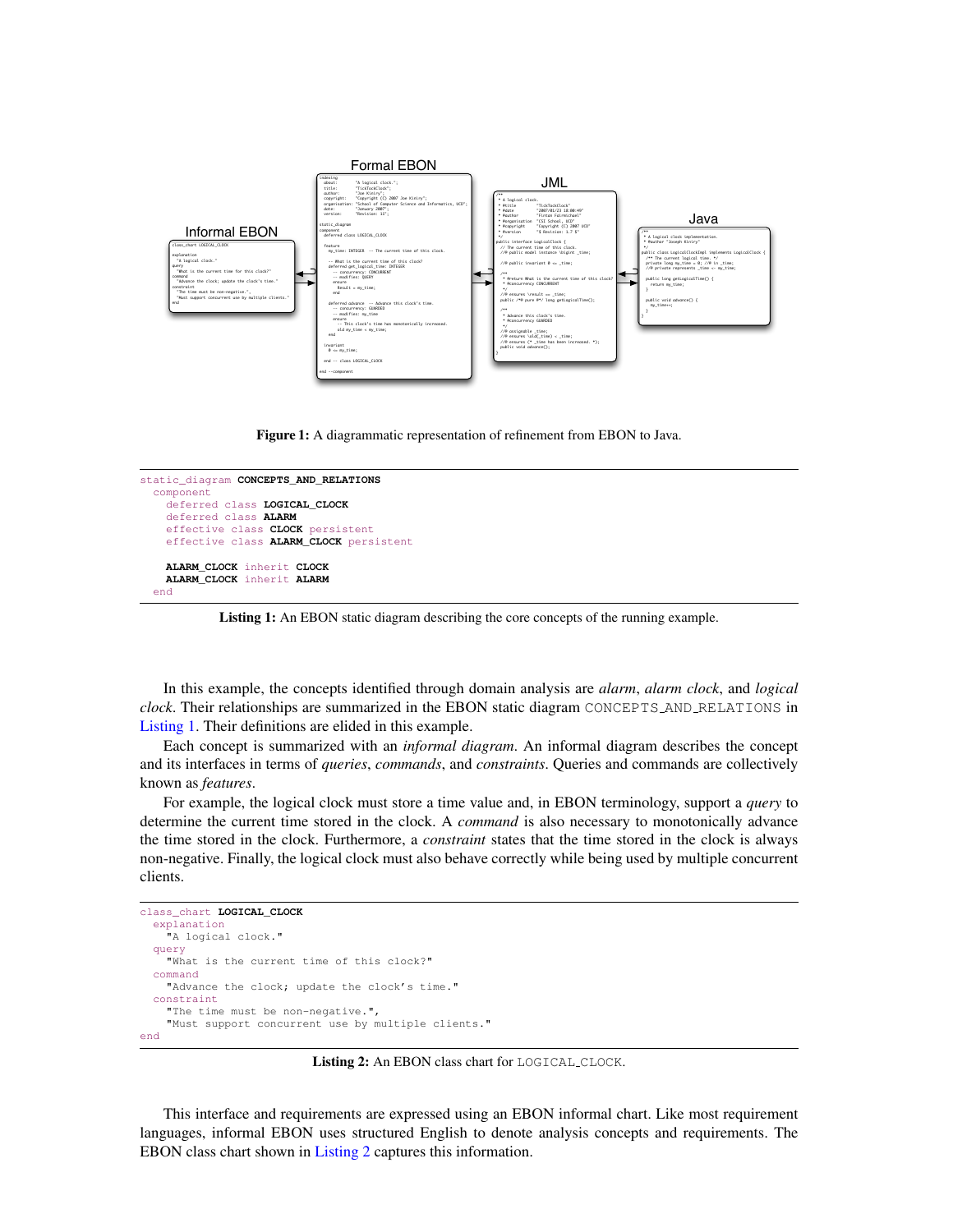Classical software engineering *requirements* are expressed as *constraints* in EBON. Likewise, *features* (as in formal feature models from the area of software product lines [\[7\]](#page-14-6)) are expressed via EBON features.

```
indexing
  about: "A logical clock.";<br>title: "TickTockClock";
               "TickTockClock";
  author: "Joe Kiniry";
  copyright: "Copyright (C) 2008 Joe Kiniry";
  organisation: "School of Computer Science and Informatics, UCD";
  date: "January 2008";
  version: "Revision: 11";
static_diagram
component
 deferred class LOGICAL_CLOCK
  feature
   my_time: INTEGER -- The current time of this clock.
    -- What is the current time of this clock?
    deferred get_logical_time: INTEGER
     -- concurrency: CONCURRENT
      -- modifies: QUERY
     ensure
       Result = my_time;
     end
    deferred advance -- Advance the clock; update the clock's time.
      -- concurrency: GUARDED
      -- modifies: my_time
     ensure
        -- This clock's time has monotonically increased.
       old my_time < my_time;
    end
  invariant
    my_time \geq 0; -- The time must be non-negative.end -- class LOGICAL_CLOCK
end --component
```
Listing 3: An EBON formal specification for LOGICAL CLOCK.

This model is refined, mapping informal specifications into something more formal and concrete, as seen in [Listing 3.](#page-3-0) For example, the constraint "The time must be non-negative." is refined to an invariant of the form:  $my_time \leq 0$ . A feature *time* of type *INTEGER* is defined that represents the current time of this clock. The clock's query and command are also refined into appropriate features (function types). Also, note that the concept "time" is refined to a property having the EBON type *INTEGER*, a mathematical integer.

This diagram contains uses of two semantic properties, one called *concurrency* and the other *modifies*. In order to achieve our desired concurrency property, the informal constraint is refined by annotating the features with the *concurrency* semantic property whose labels denote the concurrency semantics of their feature. The query get logical time is labelled CONCURRENT (multiple calls may proceed at the same time), and the command advance as concurrency GUARDED (additional calls block until the original call has completed). This specification models a standard multiple reader, single writer pattern.

Additionally, a frame condition is stated for these two features. Frame conditions specify what parts of the model may be changed when a function is invoked. These two annotations make explicit that the function get logical time is indeed a QUERY, and the function advance may only modify the value of the field  $my_time$ .

For the reader familiar with JML, this formal specification of LOGICAL CLOCK looks syntactically familiar. A JML refinement of this EBON class is found in [Listing 4.](#page-4-0)

A JML specification is a JML-annotated Java module (a class or an interface). LogicalClock.java contains a Javadoc-annotated Java interface which contains two methods. Each method is, in turn, also annotated with Javadoc comments. Some of the Javadoc tags are standard (e.g., @return and @author),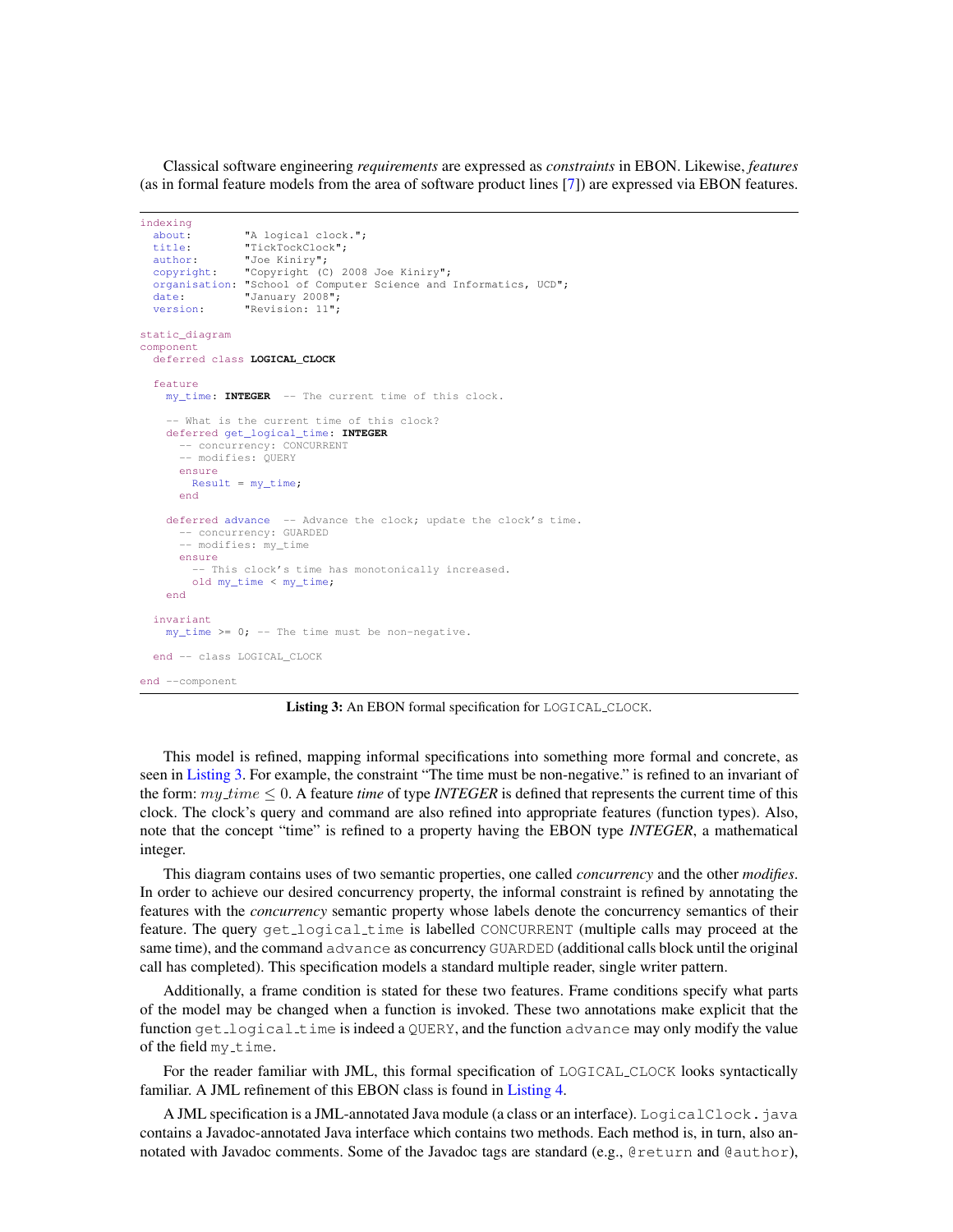```
/**
* A logical clock. This realization uses a integral representation,
* rather than a continuous one.<br>* @title "TickTockClock
* @title "TickTockClock<br>* @date "2009/01/23 18
* @date "2009/01/23 18:00:49"
                  * Fintan Fairmichael"
* @organisation "CSI School, UCD"
* @copyright "Copyright (C) 2009 UCD"<br>* @version "S Revision: 1.7 S"
                  "$ Revision: 1.7 $"
 */
public interface LogicalClock {
 // The current time of this clock.
 //@ public model instance \bigint _time;
 //@ public invariant (* The time must be non-negative. *);
 //@ public invariant 0 <= _time;
 /**
  * @return What is the current time of this clock?
   * @concurrency CONCURRENT
  */
//@ ensures \result == _time;
 public /*@ pure @*/ long getLogicalTime();
 /**
  * Advance the clock; update the clock's time.
   * Note that time may increase by more than one.
   * @concurrency GUARDED
  */
//@ assignable _time;
 //@ ensures \old(_time) < _time;
 //@ ensures (* _time has been increased. *);
 public void advance();
}
```
Listing 4: A JML formal specification of the EBON class LOGICAL CLOCK.

and others are not. All of the tags, standard and non-standard (title, date, organisation, copyright, version, and the aforementioned concurrency), are all semantic properties.

The JML specification also contains, of course, JML annotations. In this particular case, these annotations capture the formal meaning of the idea of a logical clock, as embodied by this Java type. In particular, a model (specification-only) field called time of type \bigint (the type representing mathematical integers, i.e.,  $\mathbb{Z}$ ) is defined, complemented by an invariant stating that the value of that field is always non-negative.

Furthermore, both methods have contracts. The contract getLogicalTime states that the value returned by the method is always identical to that held in the model field  $\pm$  ime. The contract for advance states that the method may only change the value of the model field  $\pm$  ime (and *nothing* else) and that calling this method causes time to move monotonically forward, as embodied by the formal postcondition  $\cdot$   $\cdot$  time ) > time (the new value of time is strictly greater than its old value before the call). The informal postcondition, contained in the JML comment block  $(* \ldots *)$ , reminds us of the meaning of its sister specification.

One possible implementation of this type is in [Listing 5.](#page-5-0) Time is represented by a long field that refines the corresponding model field in the JML specification. This means that the invariants of the model field apply to the concrete one through the refinement, as denoted by the represents clause, where the arrow denotes functional data refinement.

### 2.1 Modifications

We will now consider some short examples of ways that we could modify our example, causing the design and implementation to become inconsistent.

One oft-performed change is renaming a class or feature in a system. If we were to perform a rename at one abstraction-level of our system the other levels will not be in-sync, with regards to naming. This is of course easily remedied by performing a renaming on the related artifacts over all levels. Note that the real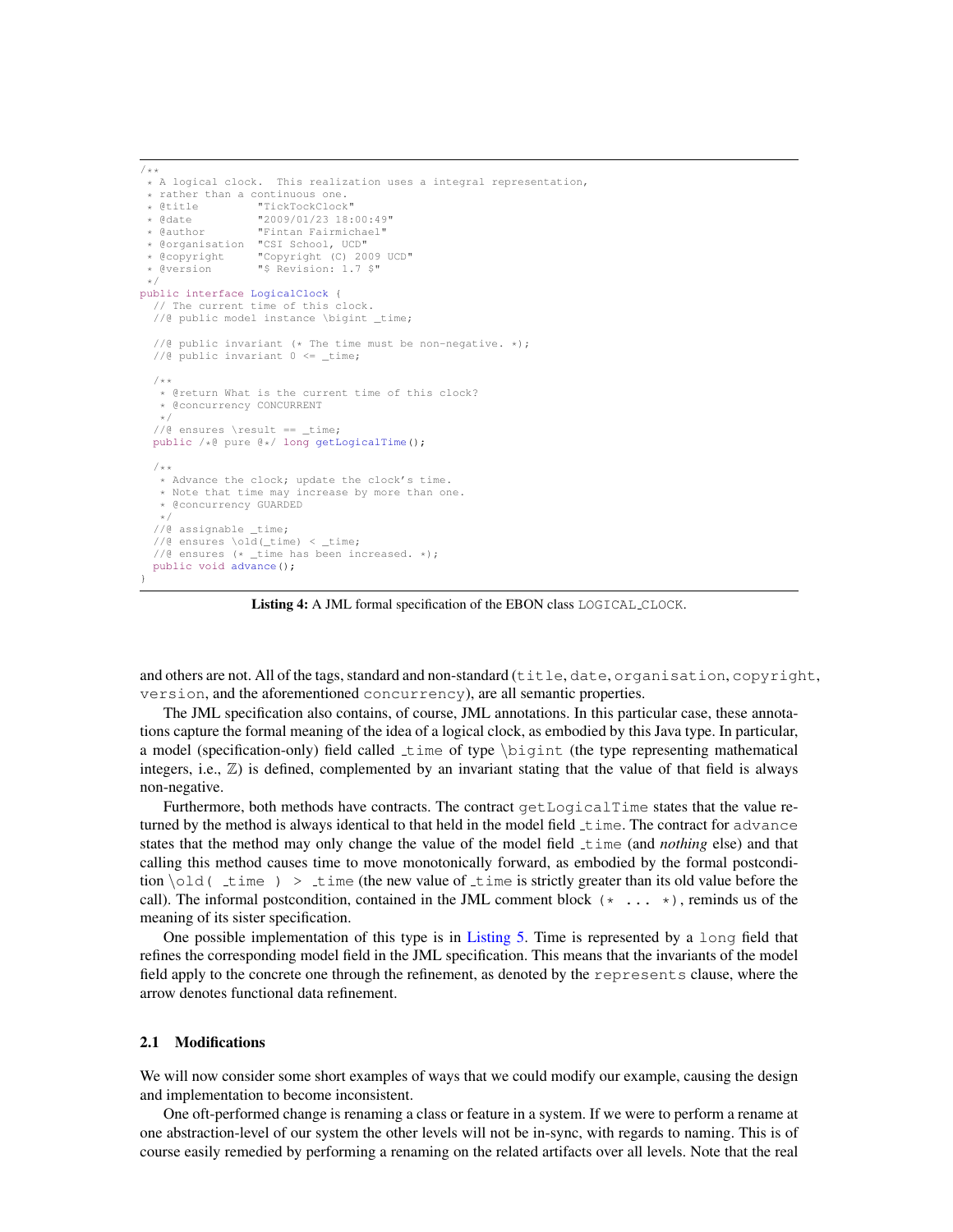```
/**
* A logical clock implementation.
* @author "Joseph Kiniry"
*/
public class LogicalClockImpl implements LogicalClock {
 /** The current logical time. */
 private long my_time = 0; //@ in _time;
  //@ private represents _time <- my_time;
 public synchronized long getLogicalTime() {
   return my_time;
 }
 public void advance() {
   my_time++;
 }
}
```
Listing 5: A Java implementation of the EBON class LOGICAL CLOCK.

name of an entity is independent of a particular naming style. For instance the names LOGICAL CLOCK (Eiffel style) and LogicalClock (Java style) are equivalent. Naming styles can easily be applied or removed when mapping to or from particular domains.

Another interesting change to our system would be to modify the advance feature of the logical clock to take an integer argument, a measure of the amount with which to increase the time. This change might involve adding an argument of type int to the advance method signature in the LogicalClock interface and LogicalClockImpl class, as well as adding a parameter of type INTEGER to the LOGICAL CLOCK formal model. The postcondition must also be changed to reflect that the time has increased by the provided amount, but we will ignore this for the moment. Again, if we make the change at one refinement level, the levels will become inconsistent. To maintain consistency the relevant changes must be made at all levels that detail the parameters for the advance feature. Thus, the signature of the advance feature in the formal EBON specification changes from deferred advance to deferred advance  $\rightarrow$ INTEGER.

Consider the case where the postcondition of the advance feature/method is to be strengthened, such that the time cannot increase by more than 100 from its old value. As a JML ensures clause, one might write this as  $\pm$  ime- $\cdot$ old( $\pm$  ime) <=100. Once more, a change to the system at one level (JML specification) causes other levels to become inconsistent. The required change to the formal EBON model is the addition of the ensure clause my\_time-old my\_time<=100.

There are a many more changes that could be made to our example that require modifications on other abstraction levels to maintain consistency. The levels affected can be above and/or below the original modification's level. There are also changes that do not affect other levels, for instance a change to the author property.

### 3 Subtleties of Refinement

There are a number of subtleties to examine in this simple example. They relate to the support for inheritance and structure in the refinement semantics of semantic properties.

### 3.1 Inheritance

First, note that the implementation contains far less documentation that the previous examples. For example, there is no denotation of project or version particulars, and methods do not have comments or contract clauses. This is the case because many semantic properties have a *semantics for inheritance*. Thus, some of the semantic properties that annotate the higher-level specifications, like the Javadoc comments in the LogicalClock interface or those in the EBON formal specification, are automatically inherited by their children. The realization of a semantics for inheritance is sometimes quite simple and other times is not. Regardless, it is always concretely shown to the user in a simple fashion.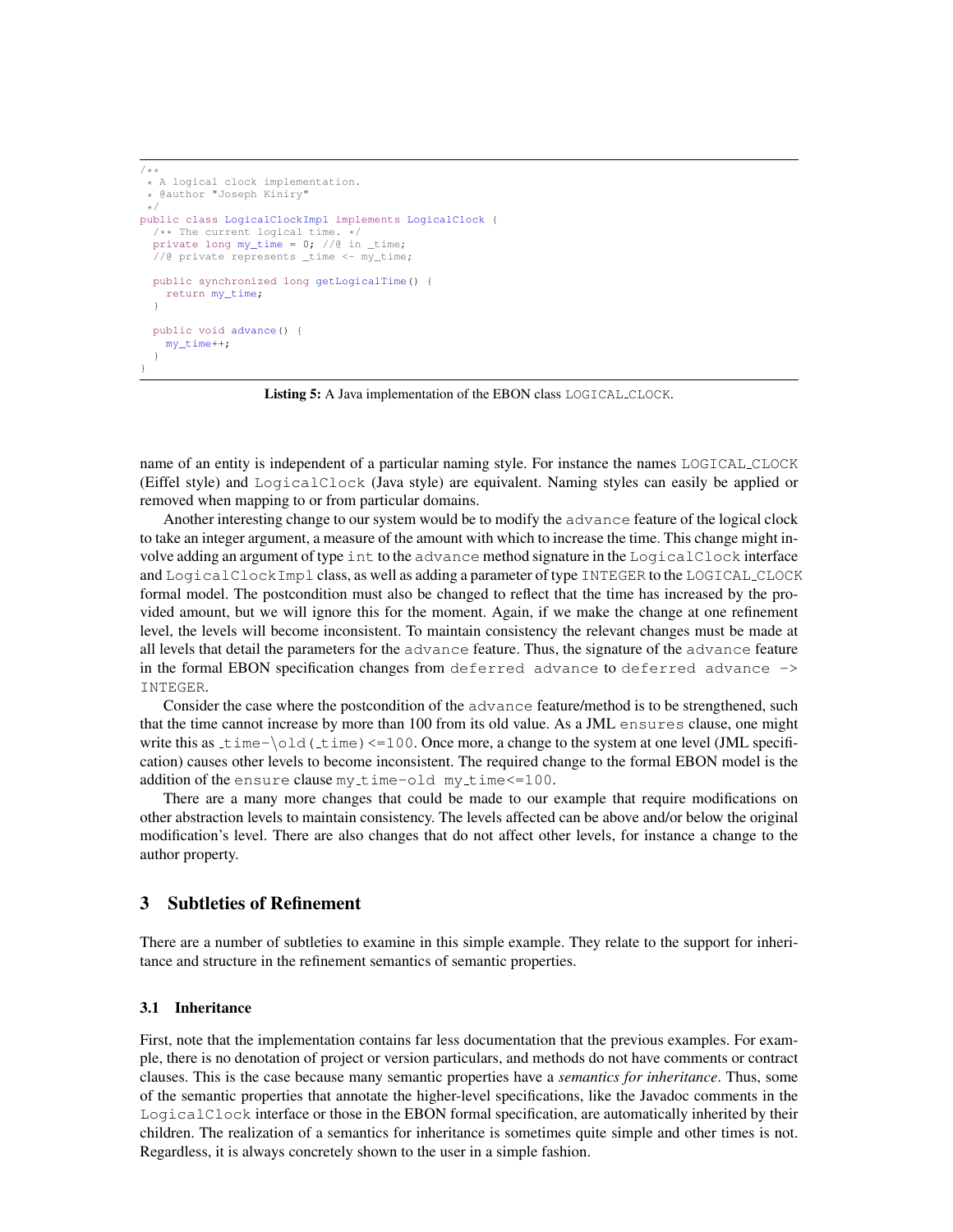For example, compare the comments on the feature advance in the JML and EBON formal specifications, or the class comments in both specifications. The content of the EBON annotation is exactly the *first sentence* of the content of the JML annotation. The inheritance semantics of natural language comments (which are simply semantic properties with no tag) is *structural* in nature and relies upon the structure of natural language.

Other documentation refinements are subtle. For example, notice that the annotation on a query in formal EBON maps to the @return annotation in Java. Likewise, the annotation on a EBON command maps to the first line of the Java method comment. Likewise, the informal constraint "The time must be non-negative." is refined into an informal JML comment. As a reminder to the reader: there is a formal semantics for all of these refinements (discussed below) and consistency is automatically maintained between all of these artifacts.

Another example is seen in the realization of the getLogicalTime method. This method is a query in the informal model (since it is in the query section), it is marked as a QUERY in the formal EBON model, and it is realized as a pure method in the JML model.

Concurrency is topic that makes for more interesting semantics. Since the get logical time feature in the EBON formal model was annotated with a CONCURRENT tag, its realization in Java is a normal method that is threadsafe. On the other hand, the GUARDED annotation on advance indicates that the method must be synchronized in its realization.

Type refinement is also interesting. A set of built-in base types exist in EBON. Value types like INTEGER and REAL are unsurprisingly mapped to mathematical integers and reals in JML (respectively). But other mappings are more subtle. EBON includes a set of basic mathematical abstractions like SET, SEQUENCE, and RELATION. Each of these is mapped to the appropriate JML model (e.g., org. jmlspecs.models.JMLSet), and thence to Java, usually via Java collections. The validity of data refinements is maintained by EBON and JML's refinement semantics—for example, the refinement from the VALUE type to INTEGER in EBON, or the bigint model field to the long concrete field in JML.

Finally, note that refinement of formal specifications need not be syntactic equality when mapped across syntaxes, but instead semantic equivalence. Note, for example, the difference between the formal invariant in the EBON formal diagram and the JML formal specification to which it refines.

### 3.2 Structure

Structural refinement has its share of straightforward and subtle aspects as well. Annotations, like those seen in the indexing block in [Listing 3](#page-3-0) and in the class Javadoc comment in [Listing 4](#page-4-0) are substructures of the EBON and JML specification respectively. These substructures are maintained in structural refinement between levels, in this case EBON and JML, and can be augmented, refined, replaced, or deleted as one moves down the refinement chain. For example, the @title semantic property must match exactly across refinement levels, whereas the @author property need not. Likewise, the class comment must match, but only partially—the first sentence of the refinement (the Javadoc class comment) must be identical to the contents of the about property.

Naming is another structural property. For example, the standard convention in EBON is to name classes using capitalized underbar-separated words, much like the standard convention used to name constants in Java programs, whereas the standard convention for Java class names is to capitalize the first character of each word, with no separators between words. The substructures of identifiers are thus automatically mapped in refinement, as see in the example: LOGICAL CLOCK refines to LogicalClock. Likewise, there is support for refining EBON features to Java constants, fields, and methods (as appropriate).

Feature ordering is a seemingly uninteresting structural property that sometimes has a non-trivial impact on refinement. In particular, in some development groups the declaration order of method calls and fields is tightly constrained and checked with tools like CheckStyle. If this is the case, the refinement relationship between a Java class and, say, an EBON specification, must respect these constraints. For example, when one adds a feature to a EBON formal chart, the automatic addition of the appropriate method at the Java level must occur at exactly the right position in the source so as to respect local conventions.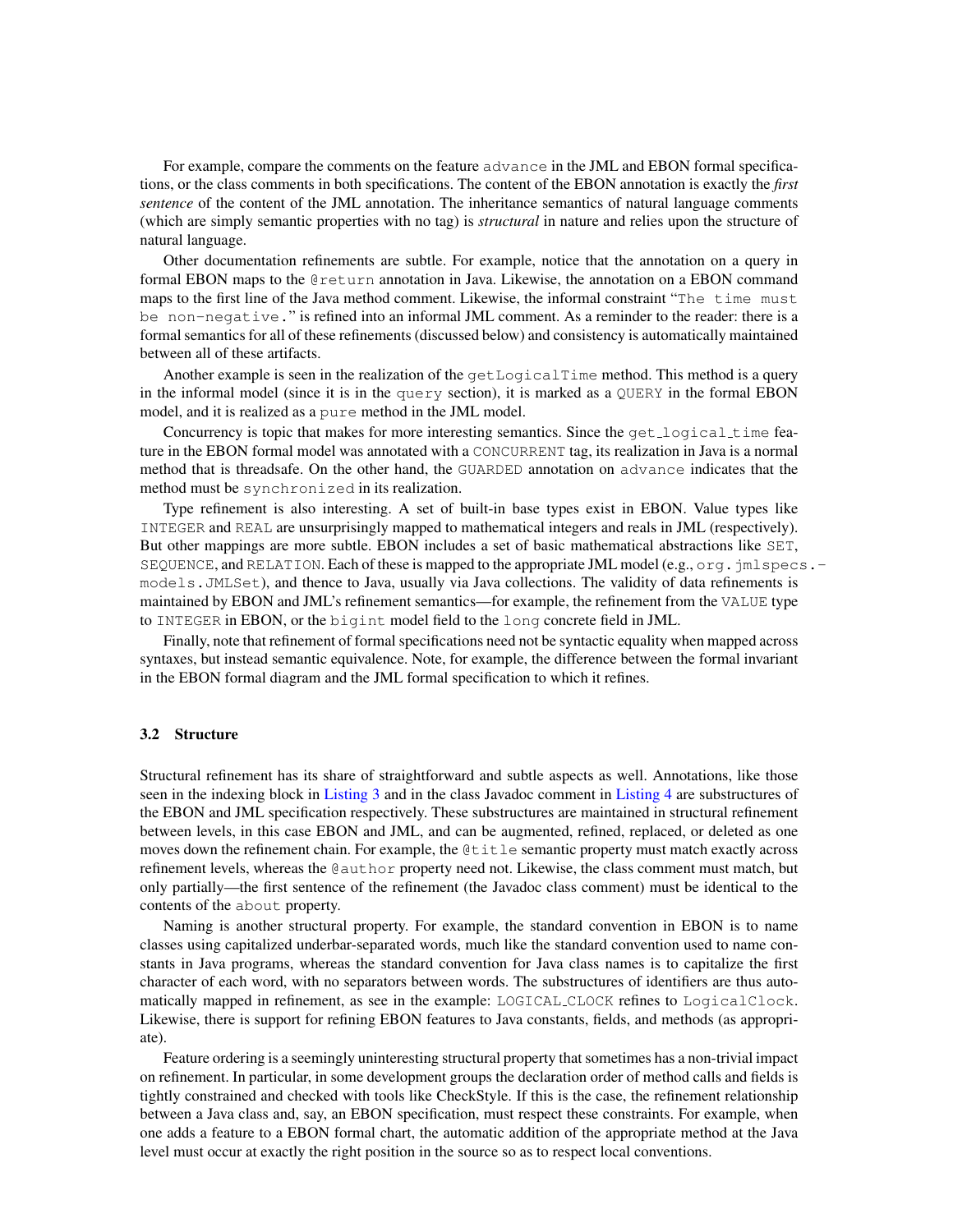Another obvious structural relationship maintained by refinement is between classes and features. Obviously, if a Java class contains a method that may be used by clients, it must be captured in the refinement up the chain (in the JML, EBON, etc.). What is less clear is what happens when visibility comes into play.

EBON has a notion of feature visibility. Each feature is either public, and visible to any client class, or is restricted, and available only to a certain group of other classes. The semantics of feature restriction in EBON are more rich than that available in Java, where one only has *public*, *protected*, *package*, and *private* class and method visibility. Consequently, each of Java's visibility levels is mapped to the appropriate EBON selective export specification.

Note that the inverse refinement, from EBON to Java, is not total: some selective export specifications in EBON do not naturally map to Java's visibility constructs. This situation, that of a higher-level being *more* expressive than a lower-level one occasionally happens and our current solution is to detect and flag such situations as an error.

A similar situation exists with regards to naming. EBON, much like Eiffel, supports feature renaming during inheritance—Java does not. Thus, any use of renaming in an EBON specification that relates to a JML or Java refinements triggers an error.

#### 3.3 Semantics and Tools

As one can see, there are subtleties in the interplay between refinements of inheritance and structures and the preexisting tools that operate on artifacts at the various refinement levels. *We must be careful to ensure that all refinements respect tool semantics.* For example, if a refinement of documentation from EBON to Java contradicts the standard use of Javadoc, then the refinement is not very useful.

In the current EBON/JML/Java-centric system there are seven different kinds of tools that we must respect. All of these tools are integrated into the Mobius Program Verification Environment (PVE), which is discussed in more detail later in this paper.

- 1. Documentation tools (e.g., Javadoc and Doxygen) interpret semantic properties in the *documentation* and *usage* categories.
- 2. Specification tools (e.g., the JML tool suite, ESC/Java2) interpret the semantic properties in the *contract* category.
- 3. IDEs (like Eclipse and Emacs) interpret semantic properties in the *process* category.
- 4. Bug/feature trackers (we use Trac, GForge, and Bugzilla) understand some of the semantic properties in the *meta-info* and *process* categories.
- 5. Configuration management and revision control tools (e.g., CVS and subversion) process semantic properties in the *meta-info* category.
- 6. The Java compiler and some static checkers interpret Java annotations that are refinements of the *inheritance* category of semantic properties.
- 7. And finally, static checkers (like CheckStyle, FindBugs, PMD, and ESC/Java2) interpret a mixed subset of semantic properties across many categories.

By virtue of the manner in which we specify semantic properties' semantics below, and coupled with the precise way that we configure and use the aforementioned tools, it is guaranteed that tools' behavior does not contradict the automatic upkeep of refinements in our system.

# 4 Expressing Semantics

The meaning of semantic properties is expressed in a formalism called *kind theory* [\[8\]](#page-14-7). As kind theory is a relatively new, very rich formal method unfamiliar to most readers, its full form is not used here. Instead, the aspects of kind theory most relevant to this work are explained in terms familiar to most readers, with an emphasis on capturing the important facets of the formalism. The curious reader will find the full details of the original kind theoretic formalization of generic semantic properties in the aforementioned dissertation, and a modernized full explanation of the concrete realization of semantic properties for EBON, JML, and Java in a forthcoming technical report and an undergraduate student research thesis [\[9\]](#page-14-8).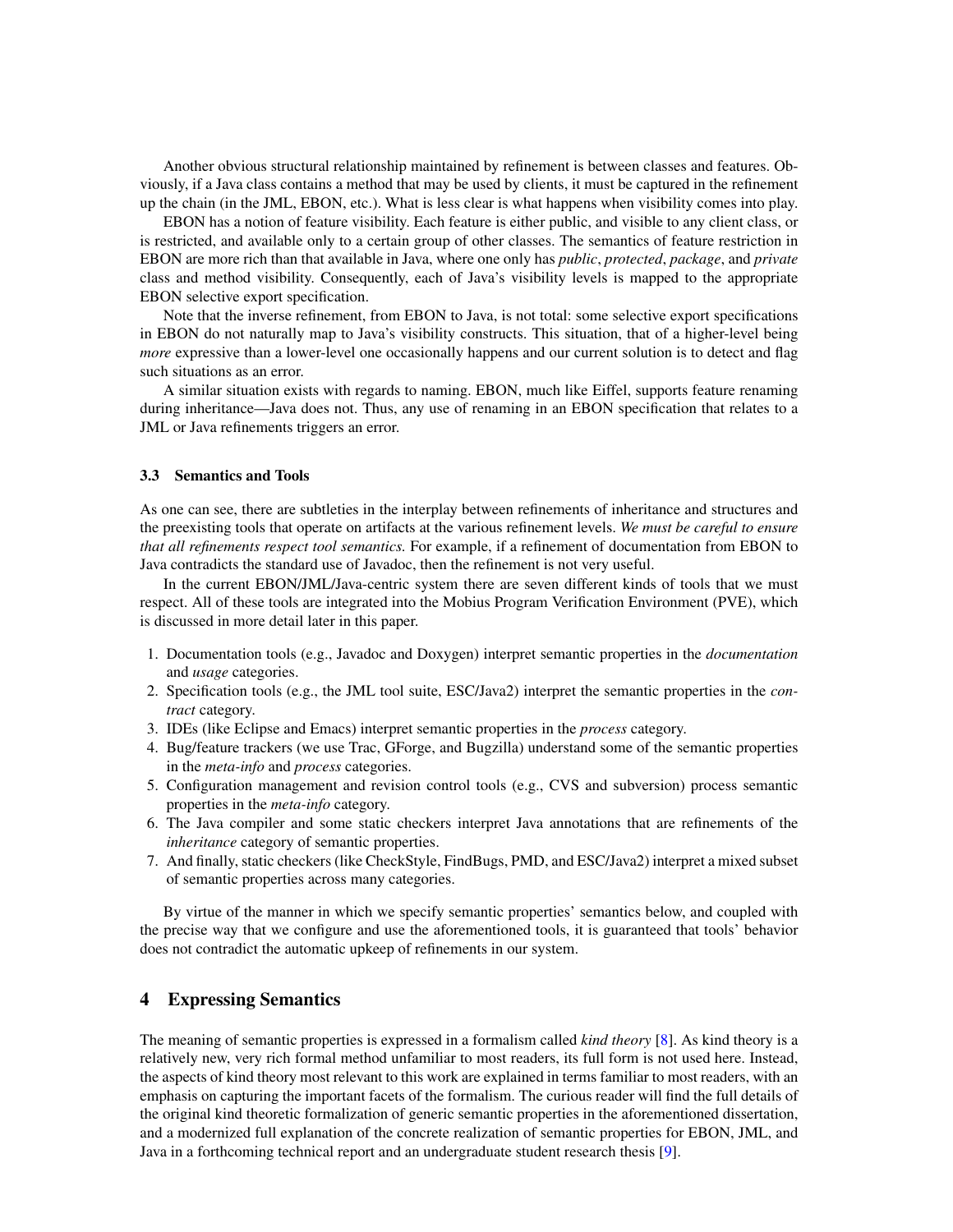Kind theory lets one describe general purpose reusable assets. Software artifacts and mathematical systems are two kinds of assets that are described, and about which we reason, using kind theory. In its simplest form, kind theory lets one describe *type-like structures* (called *kind*) and explain their interrelationships. The relationships that one describes are *structural*, *subtyping*, *equivalency*, *composition* and *decomposition*, *realization*, and *refinement*.

From a type theoretical point of view, kind theory permits one to describe *multiple type systems* and their interrelationships. The theorems of kind theory support reasoning at the object and the kind level, much like one can reason about types and typed objects in type theory.

A full description of kind theory and its use requires an entire dissertation [\[8\]](#page-14-7). For space reasons we only give a flavor of the means by which the semantics of semantic properties is specified here.

$$
\begin{array}{lll} \text{(Parent Is-a)} & \text{(Is-a Refl)}\\ \frac{\varGamma\vdash K<_p L}{\varGamma\vdash K < L} & \frac{\varGamma\vdash \diamond}{\varGamma\vdash K < K} & \frac{\varGamma\vdash K < L\quad \varGamma\vdash L < M}{\varGamma\vdash K < M} & \frac{\varGamma\vdash K < L\quad \varGamma\vdash \gamma(\bot(K\equiv L) \text{|})}{\varGamma\vdash \gamma(\bot(L < K) \text{|})} \end{array}
$$

### <span id="page-8-0"></span>Figure 2: Example rules written in kind theory.

A few examples of kind theory subkinding rules to help the reader get comfortable with reading them are found in [Figure 2.](#page-8-0) The rule *Parent Is-a* states that, if the parent of kind K is the kind  $L$  ( $K <_{p} L$ ) then the kind K is-a  $L$  ( $K < L$ ). This is akin to subtyping, where L is the immediate supertype of K. *Is-a Refl* states that every kind is a subkind of itself (subkinding is reflexive); *Is-a Trans* that subkinding is transitive. Finally, *Is-a Asym* states that, if  $K < L$  and K and L are *not* equivalent  $(\gamma(\bot(K \equiv L))))$  then one can prove that L is not a subkind of  $K(\gamma(\perp (L < K))))$ . This last rule hints at the fact that kind theory supports reasoning about proof systems as well as proof artifacts, since proofs and evidence are first-order notions in the theory.

The key foundational axiom of kind theory that supports this refinement-centric work is that properties are preserved under interpretation. Interpretation is simply a (possibly computable) relation between kind, and consequently, between objects that realize those kind. Thus, refinements between BON, JML, and Java in this work are modeled as computational interpretations in kind theory. Such property-preserving relations are described using commutative diagrams, as kind theory is a logic with a categorical feel.

#### <span id="page-8-2"></span>Theorem 1 (FullInterp Part-of)

$$
\frac{\Gamma, P \vdash U \subset_p V \quad \Gamma, P \vdash V \leadsto W}{\Gamma \vdash U \leadsto P} \quad \frac{\Gamma, P \vdash U \subset_p V \quad \Gamma, P \vdash V \leadsto W}{\Gamma \vdash P \subset_p W}
$$



<span id="page-8-1"></span>Figure 3: The Theorem Diagram for (FullInterp Part-of)

Consider the diagram in [Figure 3.](#page-8-1) It captures the essential elements of the proof of the *FullInterp Part-of* theorem, as seen in the two rules in Theorem [1.](#page-8-2)

**Proof.** Since V contains U, and  $\rightsquigarrow$  fully interprets V to W, then this interpretation also acts upon U. Call the object resulting from the full interpretation P. Since full interpretation is structure-preserving, and  $\subset_p$ is a component of that structure, then necessarily  $P \subset_p W$ .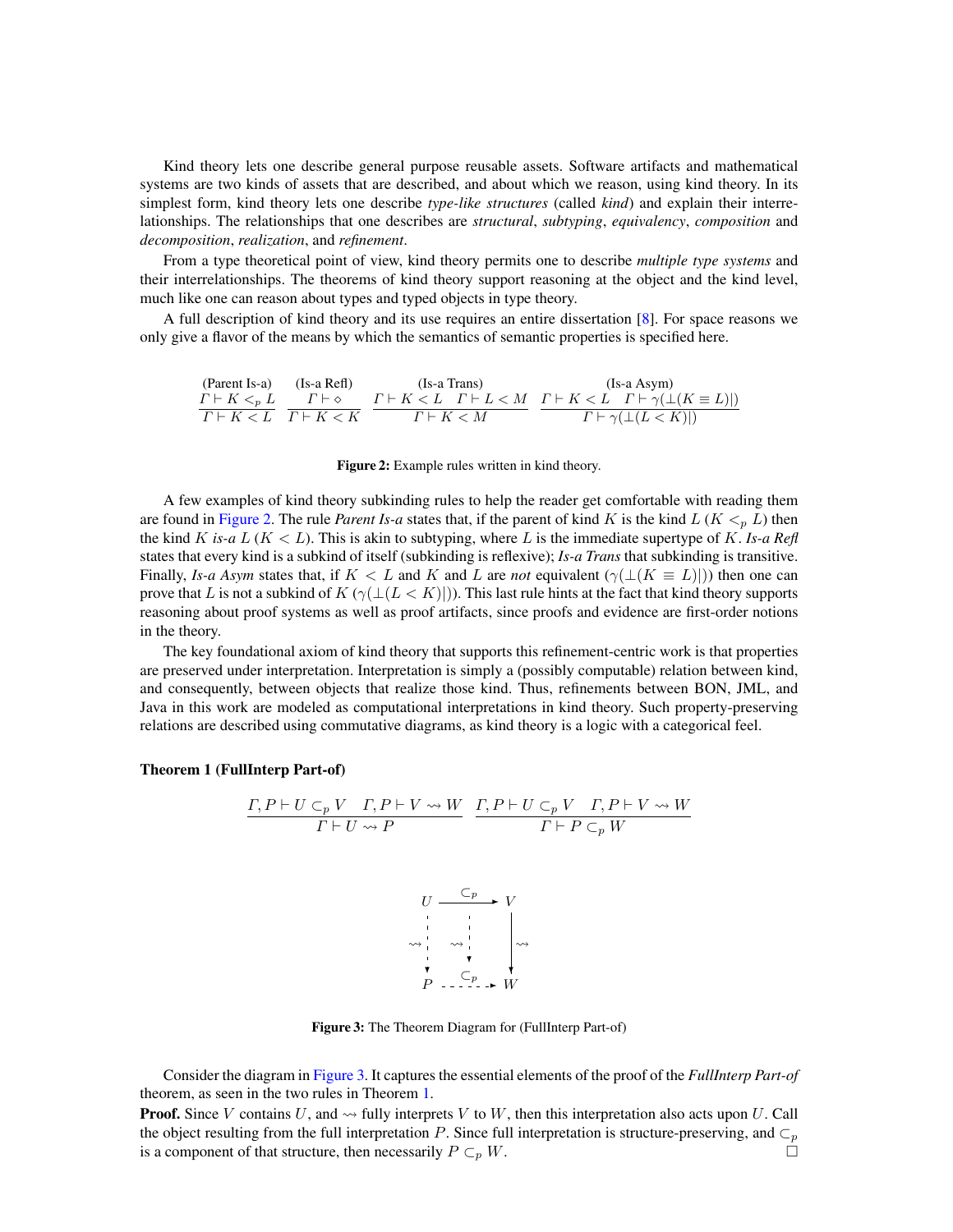What this theorem tells us is that substructures are preserved under full interpretations and, as refinements from BON to JML, and JML to Java, are full interpretations, then substructure relationships in BON are preserved under refinement into JML, etc.



<span id="page-9-0"></span>Figure 4: Full Interpretation of an Informal Query to a Formal (Pure) Feature

This property is made more clear if we replace this generic commutative diagram with a particular instantiation for our running example. Consider [Figure 4,](#page-9-0) which is an instantiation of this theorem when applied to the single query of the running example.

Because the high-level design contains this query, (i.e., the BON class chart LOGICAL CLOCK contains the query), then according to this theorem, the BON formal specification of the refinement of the class must also contain this query. *Moreover*, all properties of the substructure (the query) at the less refined level (the BON informal level) must be maintained by the more refined level (the BON formal level). In this case this means that (i) the feature must be of non-VOID type (thus, it is a query), (ii) it must be pure (i.e., its postcondition must not mention any frame conditions), and (iii) the documentation of the formal feature must refine the documentation of the informal query (in this case, they are equivalent, but that's specific to this example).

# 5 Properties and their Classification

Thirty-five semantic properties have been identified and defined<sup>1</sup>. All semantic properties are enumerated in [Table 1.](#page-10-0)

Due to space reasons, only a handful of the more interesting properties and their semantics that we have used in a number of software engineering projects, large and small, over nearly the last decade are discussed. Also, the following descriptions are written entirely from the point of view of a *user* of semantic properties (i.e., a software developer), not a *creator* of new semantic properties (which requires some knowledge of kind theory).

To derive our core set of semantic properties, the existing realizations that we have used in two languages for many years were abstracted and unified. First, the set of predefined Javadoc tags, the standard Eiffel indexing clauses, and the set of basic formal specification constructs were identified and made selfconsistent (duplicates were removed, semantics were weakened across domains for the generalization, etc.). The resulting set of unique properties are the *core set* of semantic property kinds.

These properties were then classified according to their general use and intent. The classifications are: *meta-information*, *process*, *contracts*, *concurrency*, *usage*, *versioning*, *inheritance*, *documentation*, *dependencies*, and *miscellaneous*. This classification is represented using kind theory's inheritance operators,

<sup>&</sup>lt;sup>1</sup> The original specification of these properties was defined in the Caltech Infospheres Java Coding Standard [\(http://www.infospheres.caltech.edu/\)](http://www.infospheres.caltech.edu/). That standard has since been refined and broadened. The most recent version is available via the KindSoftware Research Group's website [\(http://kind.ucd.ie/\)](http://kind.ucd.ie/).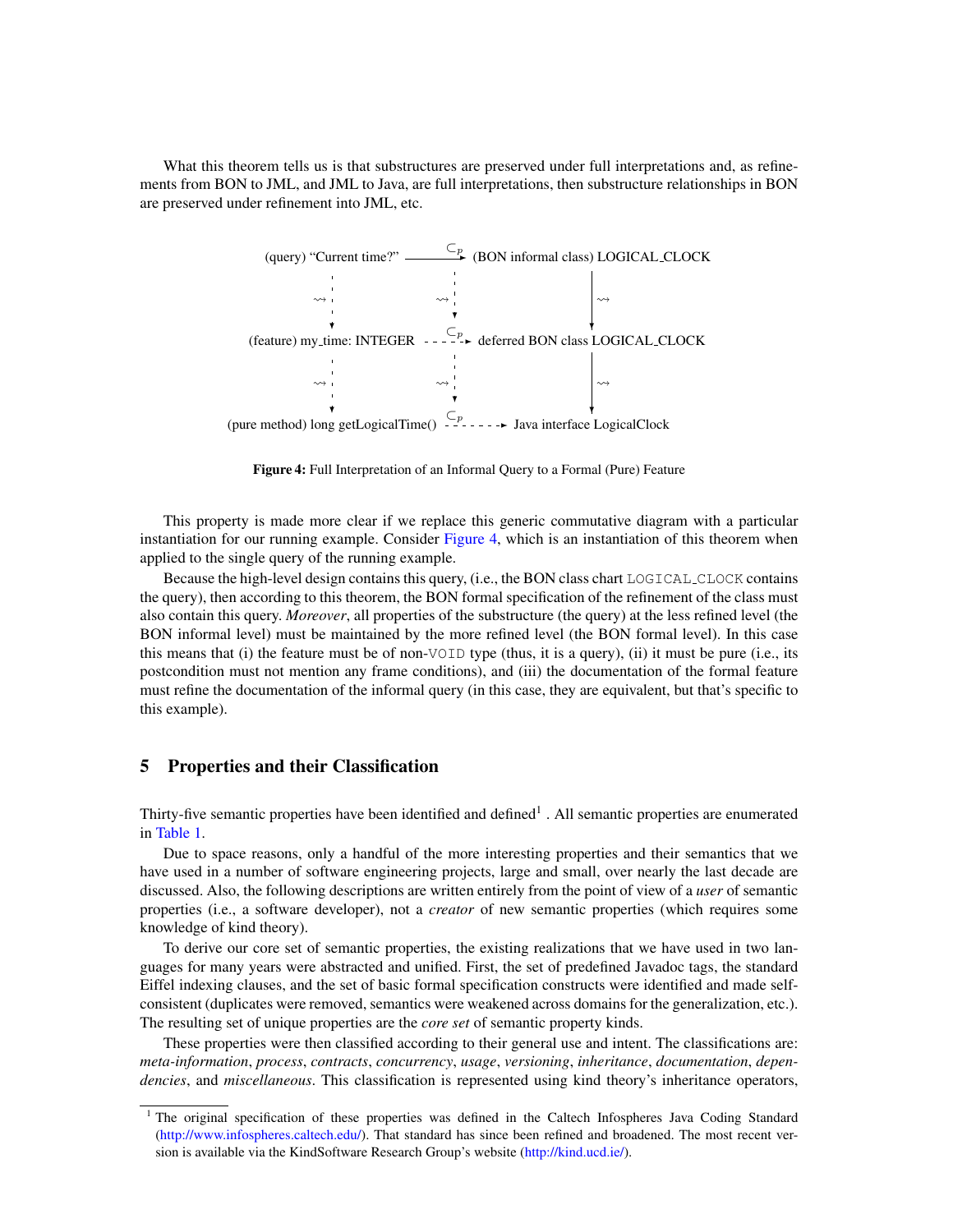| <b>Meta-information</b><br>author<br>bon<br>bug<br>copyright<br>description<br>history | <b>Contracts</b><br>ensures<br>generates<br>invariant<br>modifies | Versioning<br>deprecated<br>since<br>version           |
|----------------------------------------------------------------------------------------|-------------------------------------------------------------------|--------------------------------------------------------|
|                                                                                        | requires<br><b>Documentation</b><br>Concurrency<br>design         |                                                        |
| license<br>title                                                                       | concurrency<br>Usage                                              | equivalent<br>example<br>see                           |
| <b>Dependencies</b><br>references<br>use                                               | exception<br>param<br>return                                      | <b>Miscellaneous</b>                                   |
| <b>Inheritance</b><br>hides<br>overrides                                               | <b>Process</b><br>idea<br>review<br>todo                          | guard<br>space-complexity<br>time-complexity<br>values |

<span id="page-10-0"></span>Table 1: The full set of semantic properties.

e.g.,:

# METAINFO  $\lt_p$  SEMANTICPROPERTYCLASSIFIER AUTHOR  $\lt_p$  METAINFO ENSURES  $\lt_p$  CONTRACTS DEPRECATED  $\lt_p$  VERSIONING

Many of these semantic properties are used solely for documentation purposes. For example, the title property documents the title of the project with which a file is associated; the description property provides a brief summary of the contents of a file. These kinds of properties are called *informal* semantic properties.

Another set of properties are used for specifying non-programmatic semantics. By "non-programmatic" we mean that the properties have semantics, but they are not, or cannot, be expressed in program code. For example, labelling a construct with a copyright or license property specifies some legal semantics. Tagging a method with a bug property specifies that the method has some erroneous behavior that is described in detail in an associated bug report. We call these properties *semi-formal* because they have a semantics, but outside of the domain of software (at least for the moment).

Finally, the remaining properties specify structure that is programmatically testable, checkable, or verifiable. Basic examples of such properties are requires and ensures tags for preconditions and postconditions, modifies tags for specifying frame conditions, and the concurrency and generates tags for expressing concurrency semantics. These properties are called *formal* because they are realized by a formal semantics.

The KindSoftware Research Group coding standard summarizes the current set of semantic properties and is regularly updated to reflect newly identified properties [\[10\]](#page-14-9). Each property has a syntax, a correct usage domain, and a natural language summary. As mentioned before, the formalization of semantic properties is found elsewhere [\[8\]](#page-14-7).

### 5.1 Context

Each property has a legal scope of use, called its *context*. Contexts are defined in a coarse, languageindependent fashion using inclusion operators in kind theory. Contexts are comprised of *files*, *modules*,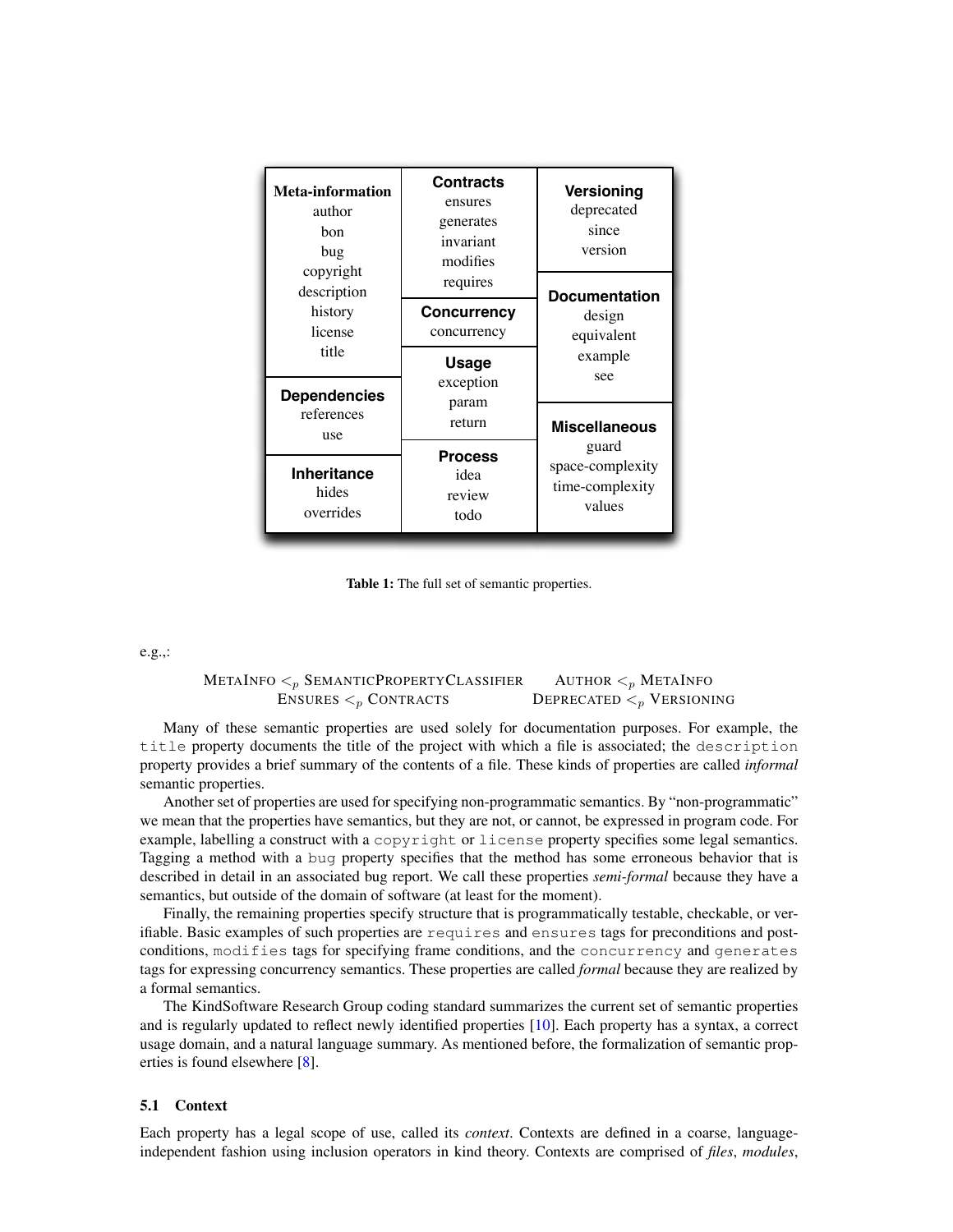*features*, and *variables*. Contexts are structured hierarchically; the scope of a property encompasses the context for which it is defined, as well as all sub-contexts.

*Files* are exactly that: data files in which program code resides. The scope of a file encompasses everything contained in that file.

A *module* is some large-scale program unit. Modules are typically realized by an explicit module- or class-like structure. Examples of modules are classes in object-oriented systems, modules in languages of the Modula and ML families, packages in the Ada lineage, etc. Other words and structures typically bound to modules include units, protocols, interfaces, etc.

*Features* are the entry point for computation. Features are often named, have parameters, and return values. Functions and procedures in structured languages are features, as are methods in object-oriented languages, and functions in functional systems.

Finally, *variables* are program variables, attributes, constants, enumerations, etc. Because few languages enforce any access principles for variables, their semantics vary considerably.

Each property listed in [Table 1](#page-10-0) has a legal context [\[10\]](#page-14-9). The context *All* means that the property may be used at the file, module, feature, or variable level. Additional contexts can be defined, supporting new programming language constructs that need structured documentation with properties. For example, now that JSR 305 (Annotations for Software Defect Detection) and JSR 308 (Type Annotations) have been finalized the introduction of new contexts may be necessary.

For each concrete language there is a mapping for these contexts/scoping levels. For example, in Java the valid scoping levels are source files, classes/interfaces, methods and variables. Some of the kind theory rules that specify context for a Java method declaration and its documentation are as follows:

JAVADOCMETHODDESCRIPTION ⊃ RETURN ⊕ PARAMLIST ⊕ EXCEPTIONSET JAVAMETHODSIGNATURE ⊃ RETURNTYPE ⊕ METHODNAME ⊕ FORMALPARAMETERLIST ⊕ THROWSCLAUSE JAVAMETHODDECLARATION ⊃ JAVAMETHODSIGNATURE ⊕ ... JAVAMETHODSIGNATURE  $\rightsquigarrow$  JAVAMETHODDESCRIPTION

These rules formally define the structure of a Javadoc method description (i.e., the fact that it can contain Javadoc tags like @return and @param) and the type signature of a Java method. The first line is read, "A Javadoc method description is made up of the composition of a return, param list, and exception set." The third line states that a Java method declaration must contain a method signature, and perhaps more (the elision is not part of kind theory, we are simply ignoring the rest of the formula).

The final line, which is the most interesting one, states that a refinement relationship exists between the Javadoc specification of a method and its declaration. It is read, "One can interpret any Java method signature into a Java method description without any loss of information." This refinement relationship captures two things: (1) a Java method declaration *must* have a Javadoc method description, and, more specifically, (2) how each substructure within a method declaration must be documented in Javadoc. This first properly is generally enforced by several basic tools we use in our software development process (e.g., Javadoc and Eclipse). The second, more specific, property is enforced by our customization of tools like PMD and CheckStyle.

Other structural rules of this form are not enforced by customized versions of third-party tools, but instead by our own, as discussed below.

#### 5.2 Visibility

Visibility is a key notion discussed earlier. In languages that have a notion of *visibility*, a property's visibility is equivalent to the visibility of the context in which it is used, augmented by domain-specific visibility options expressed in kind theory.

Typical basic notions of visibility include *public*, *private*, *children* (for systems with inheritance), and *module* (e.g., Java's *package* visibility). More complex notions of visibility are exhibited by C++'s notion of *friend* and Eiffel's class-based feature scoping.

Explicit visibilities for semantic properties are also used to refine the notion of specification visibility for *organizational*, *social*, and *formal* reasons. For example, a subgroup of a large development team might choose to expose some documentation for, and specification of, their work only to specific other groups for the purposes of testing, or for political or legal reasons.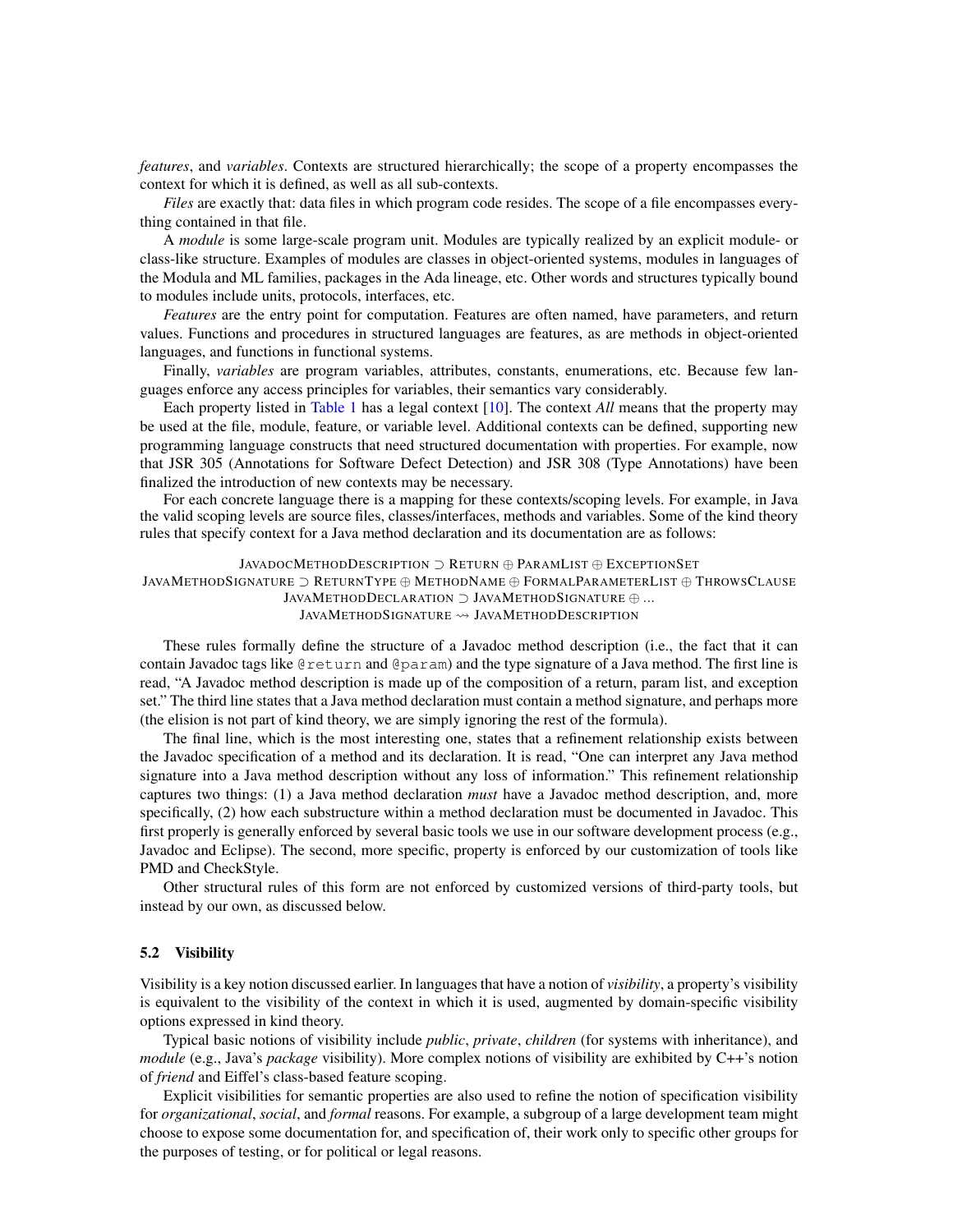On the social front, new members of a team might not have yet learned specific tools or formalisms used in semantic properties, so using visibility to hide those properties will help avoid information-overload.

Lastly, a formal specification, especially when viewed in conjunction with standard test strategies (e.g., whitebox, greybox, blackbox, unit testing, scenario-based testing), has distinct levels of visibility. For example, testing the postcondition of a private feature is only reasonable and permissible if the testing agent is responsible for that private feature.

#### 5.3 Inheritance

Semantic properties also have a well-defined notion of *property inheritance*. Once again, in order to avoid new and complicated extra-language semantics on the software engineer, property inheritance semantics match those of the source language in which the properties are used. Our earlier discussion of basic comments for Java methods (a *feature* property context) is an example of such property inheritance.

These kinds of inheritance come in two basic forms: *replacement* and *augmentation*.

The *replacement* form of inheritance means that the parent property is completely replaced by the child property. An example of such semantics is *feature overriding* in Java and the associated documentation semantics thereof.

*Augmentation*, on the other hand, means that the child's properties are actually a *composition* of all its parents' properties. These kinds of composition come in several forms. The most familiar is the standard substitution principle-based type semantics [\[11\]](#page-14-10) in many object-oriented systems, and the Hoare logic/Dijkstra calculus-based semantics of contract refinement [\[12\]](#page-14-11).

These formal notions are expressible using kind theory because it is embedded in a logical framework. For example, automatically reasoning about the legitimacy of specification refinement is supported, much like that seen in Findler and Felleisen work [\[13\]](#page-14-12).

# 6 Tool Support

Semantic properties have been used for the past decade in academic and corporate settings. While explicit (and utilized) coding standards, positive feedback via tools and peers, course grades and monetary rewards go a long way toward raising the bar for documentation and specification quality, from our experience these social aspects are simply not enough. Process does help—regular code reviews and pair programming in particular—but tool support is critical to maintaining quality specification coverage, completeness, and consistency.

Templates were the first step taken. Raw documentation and code templates in programming environments, ranging from *vi* to *emacs* to *Eclipse*, are used. But templates only help prime the process, they do not help maintain the content.

Syntax highlighting as well as code and comment completion also helps. Both aid in programmer comprehension and efficiency. Advanced development environments such as Eclipse and Emacs support these features.

Likewise, documentation lint checkers (programs that statically check for the use of improper idioms in a language; e.g., lint, javadoc, "gcc -Wall," or [CheckStyle\)](http://checkstyle.sourceforge.net/), particularly those embedded in development environments and documentation generators are also useful. Source text highlighting is an extremely weak form of lint-checking. The error reports issued by Javadoc, CheckStyle, and its siblings are a stronger form of lint-checking and are quite useful for documentation coverage analysis, especially when a part of the regular build process. Finally, scripts integrated into a revision control system provide a "quality firewall" to a source code repository in much the same fashion.

But these simple tools are not enough to ensure consistency between artifacts at different refinement levels, nor do they support the automatic updating of artifacts as a system's design, specification, or implementation evolves.

### 6.1 Checking and Maintaining Consistency

One of the most important parts of tool support for semantic properties is the automation of checking for consistency between abstraction levels. Discrepancies between related artifacts should be detected and presented in a cohesive manner along with other standard errors.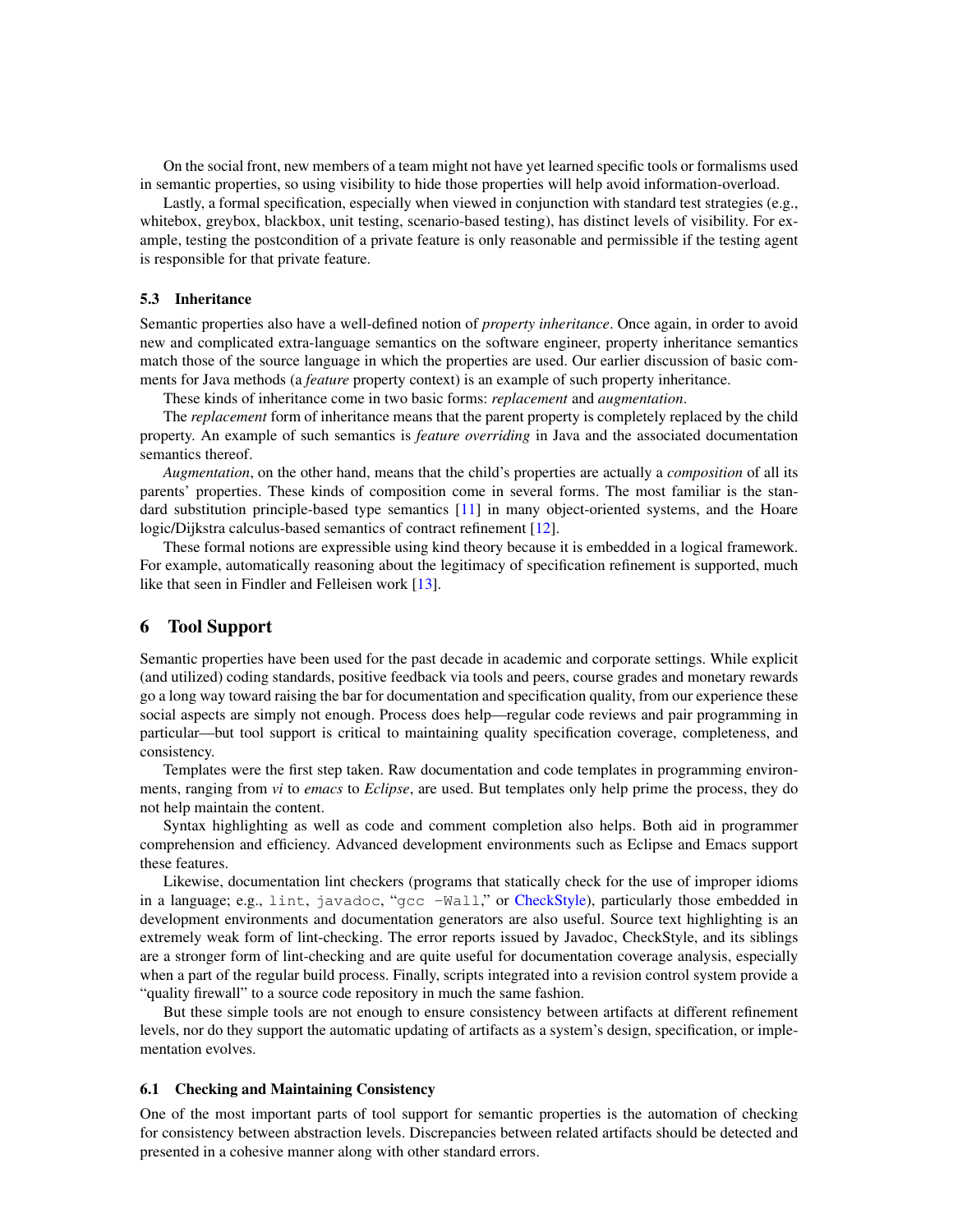Ongoing research here at UCD focuses on developing the detailed formal theory for automatic consistency checking over multiple refinement levels, with an implementation specifically targeting EBON, JML and Java. We target these languages for a variety of reasons, including local expertise. As seen earlier, the theory itself is applicable to any set of languages for which well-defined refinement relations are defined.

The technique under development supports the definition of all possible relations between two refinement levels, as well as an ordering on these. A consistency check uses automatic deduction of relations (choosing from the set of all possible relations), as well as user-defined relations to determine if artifacts at different refinement levels are consistent.

Part of this work has been the development of the [BONc tool](http://kind.ucd.ie/products/opensource/BONc/)<sup>2</sup>, a parser, typechecker and documentation generator for BON. It is open source, and available as a commandline tool or as an Eclipse plugin. Our consistency checker is being built on top of BONc and OpenJML, which is, in turn, built atop of the OpenJDK.

To help illustrate the aims of the tool support, consider the following example. A developer is implementing, in Java, a class for which an EBON formal model also exists. A sufficiently advanced consistency checker would detect that there is a feature in the class's formal EBON model for which there is no refinement to a Java method. The issue is flagged to the developer inside her development environment in a manner consistent with the presentation of other errors (compilation, etc.). The developer then chooses to automatically fix the issue from a set of suggested fixes—for instance, they might choose to automatically insert a method skeleton with the appropriate signature (calculated from the EBON types and the knowledge of the existing refinement relations).

### 6.2 Development Environments

As mentioned earlier, a verification-centric development environment, known as the [Mobius Program Ver](http://mobius.ucd.ie/)[ification Environment \(PVE\),](http://mobius.ucd.ie/) has also been built to support design, development, and formal verification using semantic properties.

The PVE is an extension to the powerful Eclipse Platform. It takes advantage of several pre-existing development tools and plugins, including PMD, FindBugs, CheckStyle, the JML tool suite, ESC/Java2, and BONc. In the near future our consistency checker will also be integrated.

### 7 Conclusion

Documentation reuse is most often discussed in the literate programming [\[14\]](#page-14-13) and hypertext domains [\[15\]](#page-14-14). Little research exists for formalizing the semantics of semi-structured documentation. Some work in formal concept analysis and related formalisms [\[16,](#page-14-15)[17\]](#page-14-16) has started down this path, but with extremely loose semantics and little-to-no tool support.

Research by Wendorff [\[18,](#page-14-17)[19\]](#page-14-18) bears resemblance to this work both in its nature (that of concept formation and resolution) and theoretic infrastructure (that of category theory, which relates to kind theory). Development with semantic properties is differentiated by its broader scope, its more expressive formalism, and its realization in tools. Additionally, the user-centric nature of kind theory (not discussed in this article) makes for exposing the formalism to the typical software engineer a straightforward practice.

### 7.1 Future Work

Our work on the Mobius PVE continues. A graphical modeling environment for EBON is in the works, linking BONc to the Eclipse Graphical Modeling Framework.

Extending JML and other model-based languages like Event-B with semantic properties would follow the same course used for EBON. Because semantic properties are already integrated with Java, and given the existing tool support for JML, inter-domain interpretations will preserve a vast amount of information about JML-specified Java systems in Event-B.

<sup>2</sup> Available from <http://kind.ucd.ie/products/opensource/BONc/>